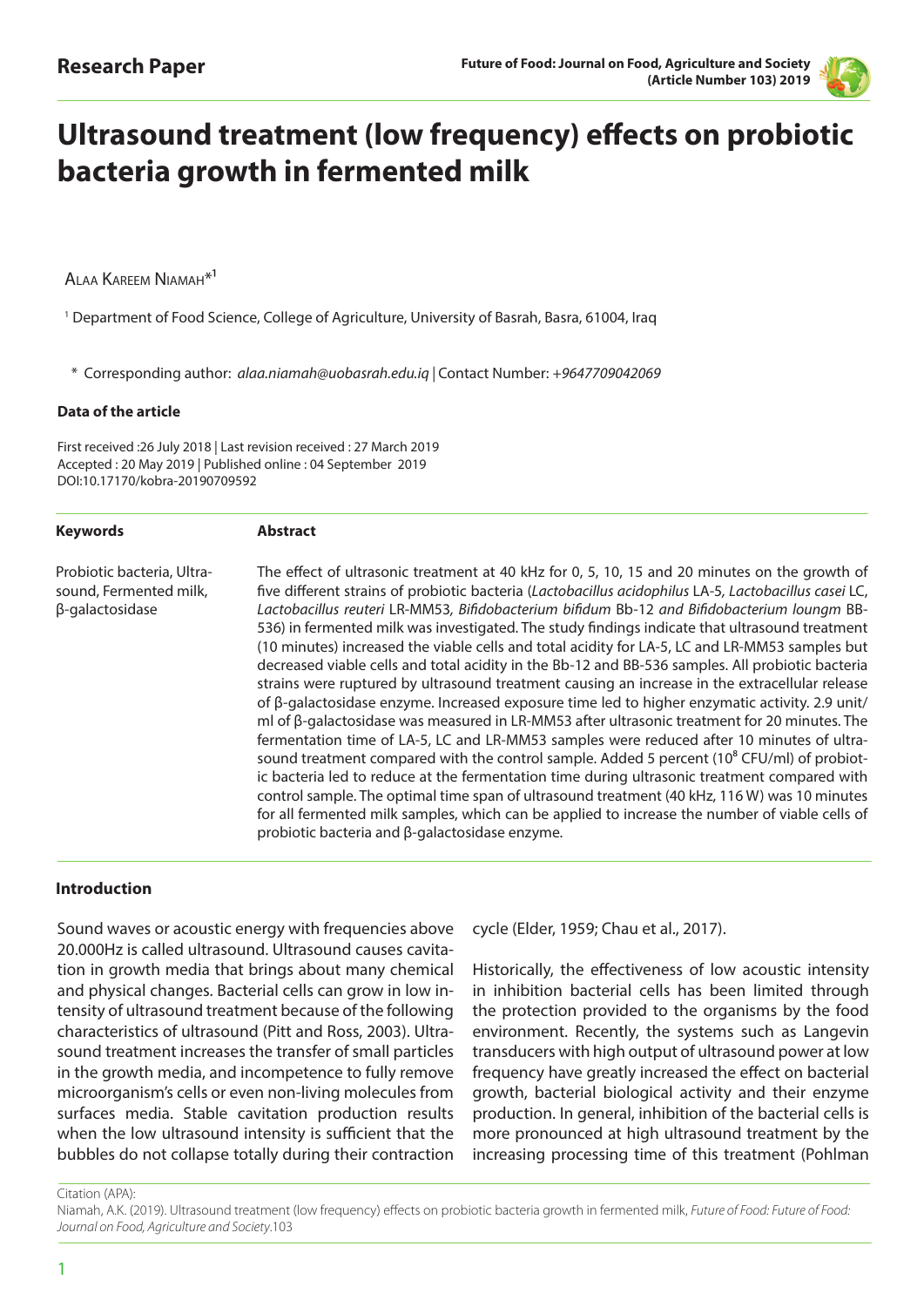

et al., 1997; Dong et al., 2017; Wu and Narsimhan, 2017). According to the effects of ultrasound in the in food systems, the ultrasonic treatment frequencies can be divided into low frequency (20-100 kHz), medium frequency (100 kHz-1MHz) and high frequency (1-10 MHz) (Abbas et al., 2013; Al-Hilphy et al., 2016).

Climatic changes affect dairy products in all world zones. Climatic changes are expected to hold back and increasingly adversely affect the dairy industry in the upcoming years. The importance of modern techniques such as Ultrasound to dairy production, therefore, will rise in the coming years in proportion to the changes in ecological temperatures (IPCC, 2007).

Ultrasound power is important in food processing. It is commonly used for controlling the viscosity of food systems, emulsification, sugar crystallization, meat tenderization, drying, brining, cutting processes and improving cleaning and flux during ultrafiltration and microfiltration (Ünver, 2016; Carrillo-Lopez et al., 2017; de Lima Alves et al., 2018; Ojha et al., 2018). Al-Hilphy et al. (2012), using 338 and 430W of ultrasound power (high efficiency) for milk homogenization and to decrease the number of bacteria, found that a higher power (430W) decreased the homogenization index and D-values of bacterial numbers. Low-frequency ultrasound treatment increases the viability of bacteria and the breakdown of some complex compounds such as sugars and protein (Al-Hilphy et al., 2016). Probiotic bacteria are defined as active microorganisms, which, when taken in adequate quantities, grant a health benefit on the host (humans and animals) (Ranadheera et al., 2010). The dose effect of probiotic bacteria is dialectical and the majority of past studies were in-vitro tests. The usual active dose in humans is  $10^{7}$ -10 $^{9}$  CFU/mg/day. However, the level of probiotic bacteria in dairy products should include a lower number,  $10^6$ -10<sup>7</sup> CFU/mL, of viable cells at the time of consumption (Gustaw et al., 2011). Probiotics weak growth in milk and dairy products. They need more time to produce their enzymes (such as ß-galactosidase) compared with lactic acid bacteria.. β-galactosidase enzyme hydrolyses lactose (milk sugar) into glucose and galactose (Nguyen et al., 2009). Previous studies show the use of some substances to stimulate probiotic bacteria, such as added gum Arabic and mannan extraction to produce probiotic yogurt (Niamah et al., 2016; Al-Manhel and Niamah, 2017).

The goal of this study was to study the effect of low frequency ultrasound over different time periods on the viability of probiotic bacteria strains, β-galactosidase activity and fermentation time in fermented milk samples.

# **Materials and Methods**

### **Sources of strains**

Freeze-dried probiotic strains of *Lactobacillus acidophilus* (LA-5), *Lactobacillus casei* (LC)*, Lactobacillus reuteri*  (LR-MM53), *Bifidobacterium bifidum* (Bb-12) and *Bifidobacterium loungm* (BB-536) were purchased from CHr. Hansen company (Denmark). The strains were cultured in deMan Rogosa Sharpe media (Hi-media, India) with 0.05% L-cysteine-HCI (Sigma–Aldrich, Italy) at 37°C for 24-48 hour under anaerobic conditions.

#### **Fermented milk by probiotic bacteria**

Restarted skimmed milk (Param dairy, India) of 12% (W: V) was made by dissolving skimmed milk powder (120gm) in 1 litre of water at 50°C. It was pasteurized at 90°C for 5 minutes then cooled at 40°C. 5 percent ( $10<sup>8</sup>CFU/mL$ ) (W: V) of old probiotic strains were added to the pasteurized milk and mixed by vortex with a mixer (VM-300, Germany). The samples were exposed to ultrasonic power (power sonic 405, Korea) at amplitude of 30 percent (conforming to approximately 116 W) and a frequency of 40 kHz for 5, 10, 15 and 20 minutes, respectively. The samples were then incubated at 37°C for 12 hours and cooled at 4°C for 12 hours. Thereafter the following tests were conducted.

# **Enumeration of probiotic bacteria**

Enumeration of viable probiotic cells was conducted by pouring plate method, which used deMan Rogosa Sharpe agar with 0.05% L-cysteine-HCl incubated at 37°C for 24-48 hours under anaerobic conditions. The survival percentage of probiotic bacteria was calculated (Niamah et al., 2017).

# **Total acidity and pH**

Total acidity and pH (pH-meter, SD-300, Germany) of fermented milk samples were measured after fermentation by probiotic strains (Niamah, 2017).

# **β-galactosidase activity assay**

β-galactosidase was measured using O-nitrophenyl-β-D-galactopyranoside (ONPG) (Sigma–Aldrich, Italy) as described by Nguyen et al. (2009). 1 ml of fermented milk by probiotic strains was mixed with 5 ml of sodium phosphate buffer (at pH 7) and incubated at 37°C for 15 minutes. 3 ml of ONPG, prepared by dissolving 0.4gm in 100 ml of sodium phosphate buffer, was added into tubes. The tubes were incubated at 37°C for 15 minutes. To stop the reaction, 2 ml of 1 M Na<sub>2</sub>CO<sub>3</sub> (BDH, UK) were added. After cooling 10 ml of acetonitrile (BDH, UK) was added, and the mixture was centrifuged at 5000 rpm for 20 minutes to remove the milk protein and bacterial cells of samples. The samples were measured in absorbance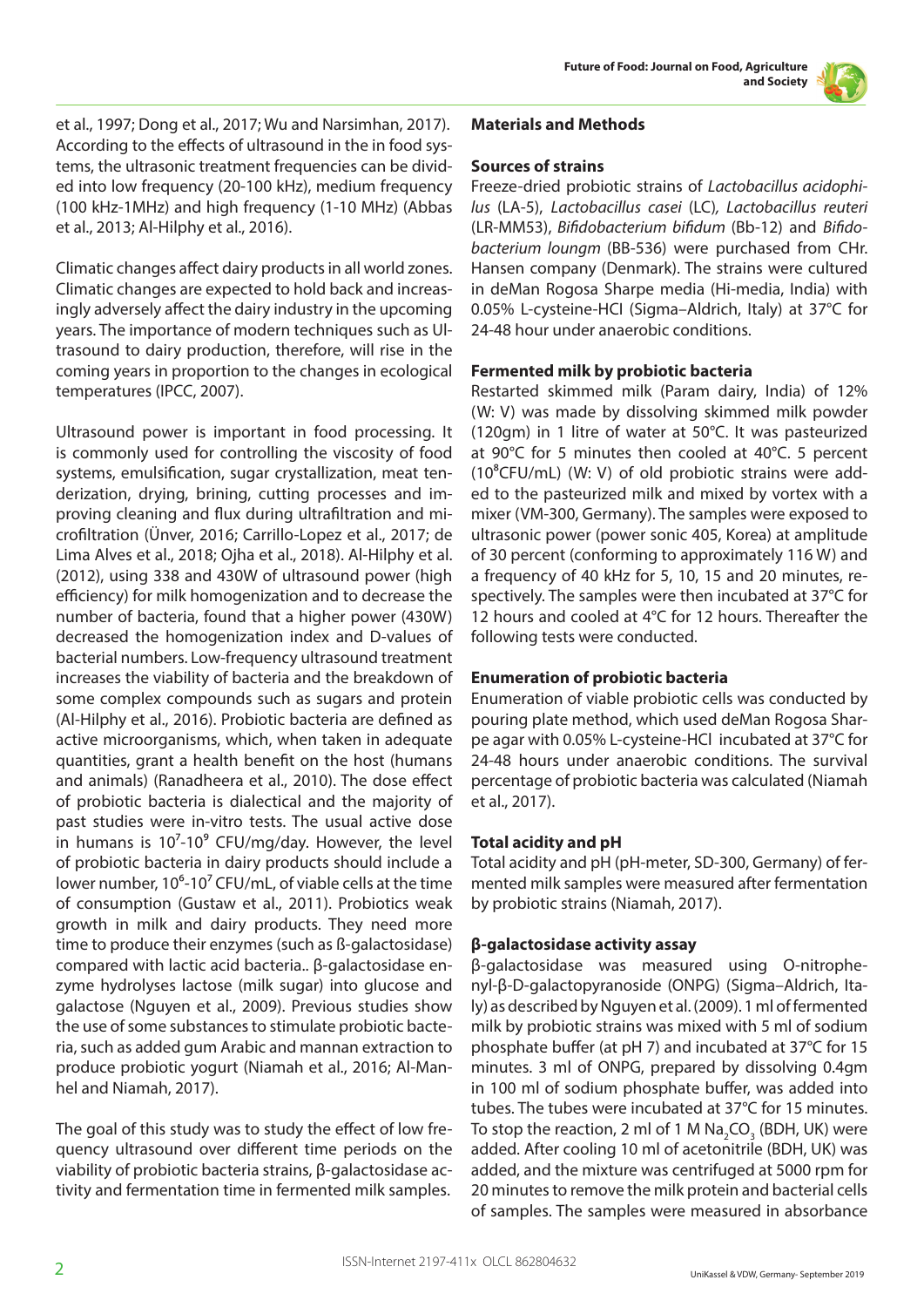



**Figure 1:** Survival percentage of bacterial strains after ultrasound treatment for 0, 5, 10, 15 and 20 minutes. The results are expressed as mean values with standard deviation (SD),  $n = 3$  for any treatment

at 420 nm by spectrophotometer UV-2900 (Biotech Engineering, UK). A standard calibration curve was created using pure ONP (Sigma-Aldrich, Italy). The activity unit of enzyme was determined by defining the amount of ONP liberated from ONPG.

#### **Water holding capacity (WHC)**

In order to determine the WHC percentage of the fermented milk samples after ultrasound treatment, 10 g of fermented milk was weighed and centrifuged at 5000 rpm for 10 minutes at 25°C. The top layer (whey) was removed and weighed. WHC percentage was reported as the ratio of the top layer of the initial fermented milk weight (Niamah et al., 2016).

# **Fermentation time**

After ultrasound treatment, pasteurized milk samples with 1,3 and 5% (10 $^8$ CFU/mL) of probiotic bacteria were incubated at 37 $\degree$ C until reaching the pH value of 4.5  $\pm$ 0.2, which indicates the end of fermentation time. The results were compared with a non-treated sample (without ultrasound treatment) of each probiotic strain.

# **Statistical analysis**

In order to evaluate the effect of ultrasound treatment on the probiotic bacteria under study, experiments involving fermented milk of each probiotic strain were triplicated. The average of the three values (n=3) for each sample was calculated. An ANOVA table was used to analyse the data in SPSS (version 16.0). The Significance level was set at p<0.05 to make comparisons between the means using Least Significant Difference (LSD).Graphs of the findings were created using Microsoft Excel (version 2016). Results were presented as means  $\pm$  standard deviations.

### **Results and Discussion**

#### **Survival percentage of probiotic bacteria**

The changes in survival percentage of probiotic bacteria strains in fermented milk samples after different times of ultrasound treatment are shown in figure 1. The survival percentage of LR-MM53, LA-5 and LC strains increased after 10 minutes of ultrasound treatment as compared with Bb-12 and BB-536 strains (115, 110, 103, 83 and 79 percent survival, respectively). Clearly, the effect of ultrasound treatment on five-probiotic bacteria strain is dependent on the strain type. Their resistance to ultrasound power can be explained by their property's: differences in cell sizes, cell walls, and chemical components of cell walls such as the structure of the phospholipid and protein. Resistance in different strains of bacteria to ultrasonic power with 20 kHz of frequency and 80% amplitude at different time periods, in fermented milk by using *Lactococcus lactis* subsp. *lactis, Lactococcus lactis* subsp. *cremoris*, *Lactobacillus acidophilus* and *Lactobacillus casei* is detailed in Tabatabaie and Mortazavi (2008). An increase in exposure times to ultrasound treatment leads to inhibition of bacterial cells, and therefore all survival percentages of bacterial strains decrease with increasing the time period of ultrasound treatment. *Bifidobacterium longum* BB536 strain was highly effective with increased exposure time of ultrasound treatment: the survival percentage of this strain was 55% after 20 minutes. This result agrees with the findings of Nguyen et al. (2009) who found the viable cells of *Bifidobacterium* spp. strains decreased when increasing the time of ultrasound treatment. Wang and Sakakibara (1997) reported the decreasing viability of *Lactobacillus* spp. through ultrasound treatment, but that after the ultrasound process stopped, the viability of bacteria was increased in fermented milk. This indicates that the ultrasound treat-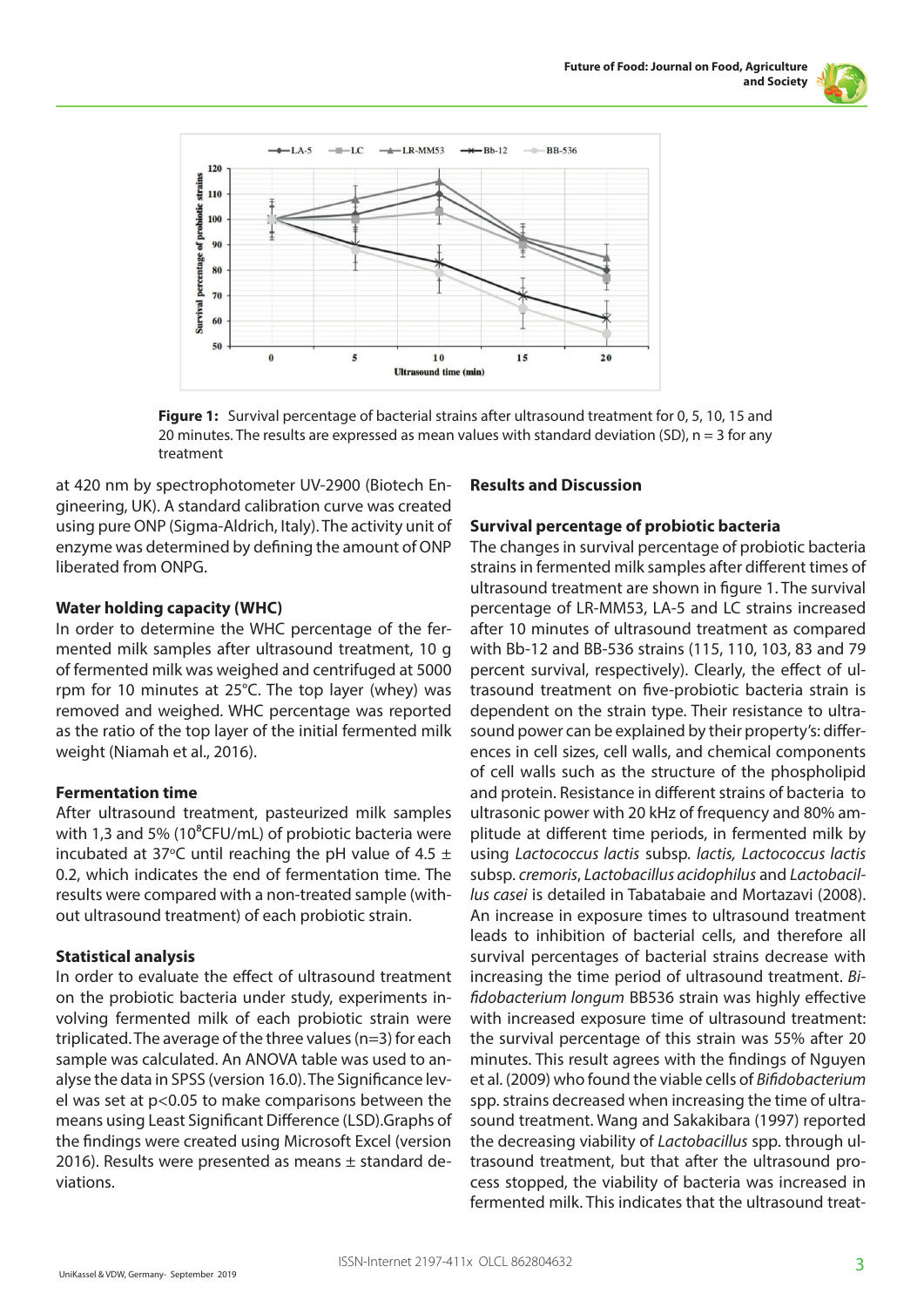

**Table 1:** Total acidity percentage and pH values of fermented milk samples after ultrasound treatment. The results are expressed as mean values with standard deviations  $(SD)$ ,  $n = 3$  for all

| <b>Bacterial</b> | Ultrasound treatment time (min) |                   |                     |                   |                   |                  |                  |                  |                  |                  |  |
|------------------|---------------------------------|-------------------|---------------------|-------------------|-------------------|------------------|------------------|------------------|------------------|------------------|--|
| <b>strains</b>   | $\bf{0}$                        | 5                 | 10                  | 15                | 20                | $\mathbf 0$      | 5                | 10               | 15               | 20               |  |
|                  | <b>Total acidity (%)</b>        |                   |                     |                   |                   |                  |                  | pH values        |                  |                  |  |
| $LA-5$           | 0.80 <sup>a</sup>               | 0.80 <sup>a</sup> | $0.82$ <sup>a</sup> | 0.70 <sup>b</sup> | 0.61 <sup>c</sup> | 5.0 <sup>a</sup> | 5.0 <sup>a</sup> | 4.8 <sup>a</sup> | 5.7 <sup>c</sup> | 6.0 <sup>c</sup> |  |
|                  | ±0.1                            | $\pm 0.3$         | ±0.2                | $\pm 0.3$         | $\pm 0.2$         | ±0.1             | ±0.4             | $\pm 0.1$        | $\pm 0.1$        | ±0.1             |  |
| LC               | 0.80 <sup>a</sup>               | 0.81a             | 0.83 <sup>b</sup>   | 0.68 <sup>c</sup> | 0.62 <sup>d</sup> | 5.0 <sup>a</sup> | 5.0 <sup>a</sup> | 4.9 <sup>a</sup> | 5.6 <sup>b</sup> | 6.0 <sup>c</sup> |  |
|                  | ±0.1                            | $\pm 0.1$         | $\pm 0.1$           | $\pm 0.5$         | $\pm 0.5$         | $\pm 0.3$        | $\pm 0.3$        | $\pm 0.1$        | $\pm 0.5$        | $\pm 0.1$        |  |
| LR-MM53          | 0.79a                           | 0.80 <sup>a</sup> | 0.81 <sup>a</sup>   | $0.65^{b}$        | 0.60 <sup>c</sup> | 5.1 <sup>a</sup> | 5.1 <sup>a</sup> | 5.0 <sup>a</sup> | 5.7 <sup>b</sup> | 6.1 <sup>c</sup> |  |
|                  | ±0.3                            | ±0.1              | ±0.2                | ±0.5              | ±0.2              | ±0.2             | ±0.3             | ±0.3             | $\pm 0.3$        | ±0.1             |  |
| $Bb-12$          | 0.75 <sup>a</sup>               | $0.65^{b}$        | 0.64 <sup>b</sup>   | 0.60 <sup>c</sup> | 0.55 <sup>d</sup> | 5.3 <sup>a</sup> | 5.6 <sup>a</sup> | 5.5 <sup>b</sup> | 6.1 <sup>c</sup> | 6.3 <sup>c</sup> |  |
|                  | ±0.0                            | ±0.2              | ±0.5                | ±0.4              | ±0.1              | ±0.5             | ±0.3             | ±0.3             | ±0.3             | ±0.2             |  |
| <b>BB-536</b>    | 0.76 <sup>a</sup>               | 0.64 <sup>c</sup> | 0.70 <sup>b</sup>   | $0.55^{d}$        | 0.50 <sup>f</sup> | 5.2 <sup>a</sup> | 5.7 <sup>b</sup> | 5.9 <sup>b</sup> | 6.0 <sup>b</sup> | 6.1 <sup>c</sup> |  |
|                  | $\pm 0.2$                       | $\pm 0.1$         | $\pm 0.3$           | $\pm 0.2$         | $\pm 0.0$         | $\pm 0.5$        | $\pm 0.2$        | $\pm 0.2$        | $\pm 0.1$        | $\pm 0.3$        |  |



**Figure 2:** The β-galactosidase enzyme of probiotic bacteria strains after ultrasound treatment for different time periods. The results are expressed as a mean values with standard deviations (SD), n = 3 for all treatments

ment has no effect on the diffusion ability of bacterial cells.

# **Changes in total acidity and pH**

Table 1 shows the changes in total acidity percentage and pH values of fermented milk samples after ultrasound treatment over different time periods. After ultrasound treatment at 10 minutes, the total acidity percentage of milk samples increased while pH values decreased. Increasing acidity of samples can be attributed to the activity of probiotic strains' residual after ultrasound treatment. Higher acidity percentage of fermented milk samples is the result of the encrusting of viable cells of bacteria after 10 minutes of ultrasound treatment. Ultrasound treatment causes cavitation bubbles which have a mechanical effect on the bacterial cells. One possible result is the devastation of the cell wall of the bacterial cells, such that the cells are unable to carry out metabolic activities. Our results were in good agreement with past studies. For example, Shershenkov and Suchkova (2015) reported an increase in the total acidity of yoghurt samples when using 5W of ultrasound treatment (30kHz) for 3 minutes compared with 6W of ultrasound treatment (30kHz) for 1 minute.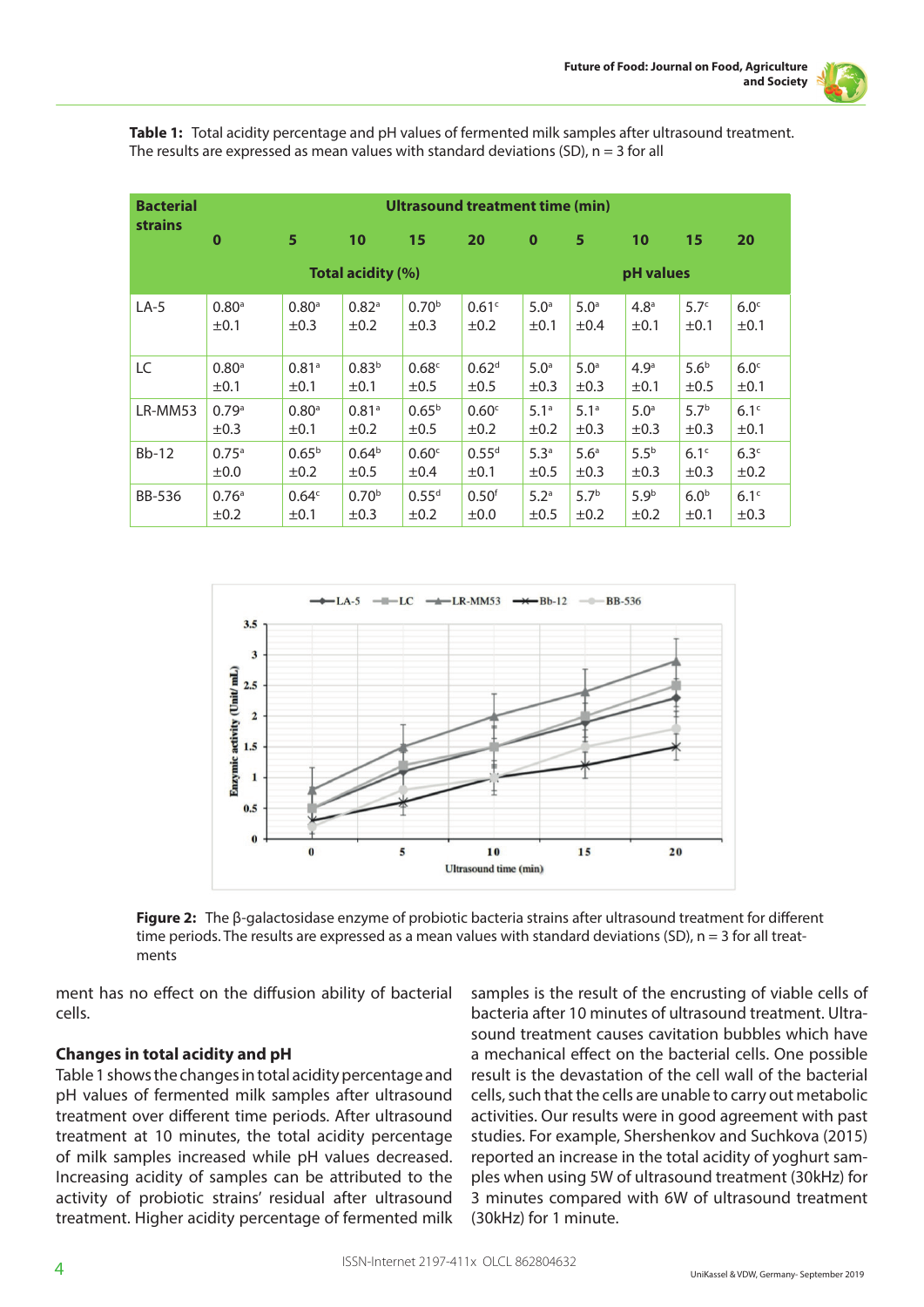



**Figure 3:** WHC percentage of fermented milk sample by probiotic bacteria after ultrasound treatment for different time periods. The results are expressed as mean values with standard deviations (SD), n = 3 for all treatments

#### **β-galactosidase activity in fermented milk samples**

The β-galactosidase activity in sonicated milk fermentation with five probiotic strains increased with increasing time of ultrasonic treatment (figure 2). Increased ultrasound treatment time provided higher β-galactosidase activity in all samples. LA-5, LC and LR-MM 53 strains excelled in enzyme production compared with the Bb-12 and BB-536 strain. The higher β-galactosidase activity of the fermented milk samples after ultrasound treatment identifies the treatment as a preferred agent for dairy fermentation products by probiotic bacteria. Ultrasound treatment effects in milk lead to increase in transfer reactions and lactose hydrolysis. It provides more monosaccharides, such as galactose and glucose.It was reported that lactose utilization by a starter yoghurt consisting of *Lactobacillus delbrueckii* subsp. *bulgaricus* and *Streptococcus thermophilus* were speedier when carbohydrate of milk (lactose) was partially pre-hydrolyzed (O'Leary and Woychik, 1976). Ultrasound treatment method helped in the fast lactose hydrolysis in fermented milk by Bifidobacterium spp (Nguyen et al., 2009). These changes in β-galactosidase enzyme levels and lactose hydrolysis might have enhanced the growth rate of probiotic bacteria and increasing total acidity during milk fermentation. The different activating agents in fermented milk samples by different strains may be imputed to two agents: (1) the viability of bacteria cells under ultrasonic treatment, and (2) the amount of β-galactosidase enzyme produced from these bacteria after ultrasonic treatment.

#### **WHC percentage values of fermented milk**

The changes in the water holding capacity (WHC) percentage of fermented milk are presented in figure 3. The WHC percentage values gradually increased after 10 minutes of ultrasound treatment for all probiotic strains, but WHC percentage values of fermented milk decreased after 15 and 20 minutes of ultrasound treatment. The whey separation or lower water holding capacity is partly because of the uneasy gel network of fermented milk. The colloidal linkage of protein molecules is weak and it can not bind water inside a three-dimensional network (Yang and Li, 2010; Niamah et al., 2016). The ultrasound treatment was effected on a three-dimensional network of fermented milk. Vercet et al. (2002) reported milk treatment by manothermosonication process used for the production of yoghurt. This process improved yoghurt texture by breaking the fatty granules and increasing the water holding capacity.

#### **Effect of ultrasonic treatment on fermentation time**

The results show a close correlation between the percentage of viability of probiotic bacteria after ultrasound treatment and the decrease of fermentation time, as shown in Table 2. Significant differences were observed at  $P \le 0.05$  between the fermentation time of the control sample (without ultrasound treatment) and the different time periods of ultrasound treatment for all probiotic strains. The data show that a longer period of ultrasound treatment leads to a lower viability percentage of probiotic bacteria. This may be expounded by the reality that when ultrasonic treatment time is increased, more cavitation bubbles were produced and the breakdown of these bubbles imparted chemical and physical effects which break down bacterial cell walls. Therefore, the fermented milk, which was exposed to a longer ultrasonic treatment time, has a lower viability percentage of bacteria (Racioppo et al., 2017; Kassem et al., 2018).

An increase in the initial probiotic bacteria starter (vol-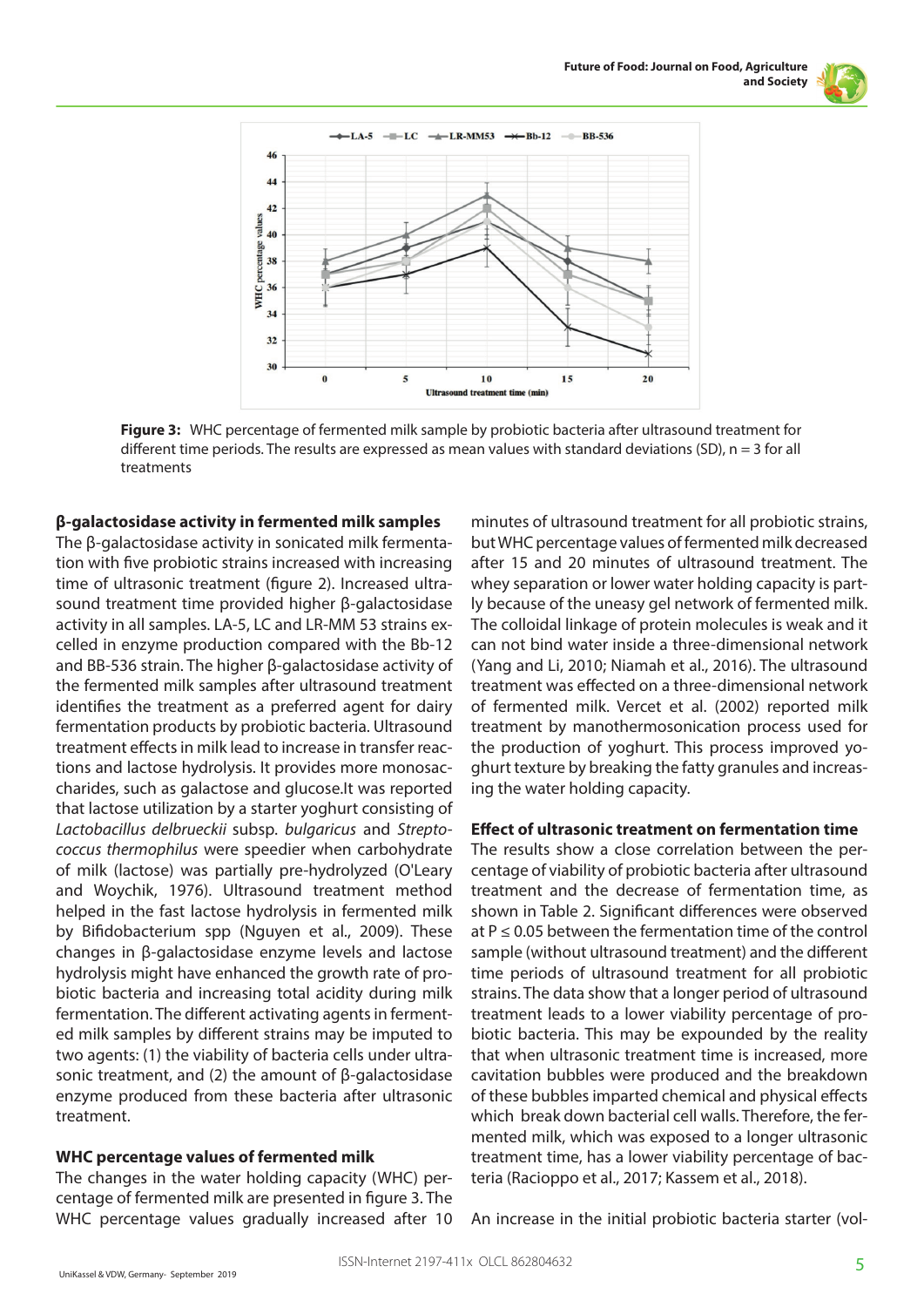

**Table 2:** The fermentation time of fermented milk samples by different starter volumes of probiotic strains after ultrasound treatment. The results are expressed as mean values with standard deviations (SD),  $n = 3$  for all treatments

| <b>Starter vol-</b><br>ume | <b>Bacterial</b><br><b>strains</b> | <b>Ultrasound treatment time (min)</b> |                        |                        |                        |                        |  |  |  |
|----------------------------|------------------------------------|----------------------------------------|------------------------|------------------------|------------------------|------------------------|--|--|--|
| $(10^8$ CFU/mL)            |                                    | $\mathbf 0$                            | 5                      | 10                     | 15                     | 20                     |  |  |  |
| 1%                         | $LA-5$                             | $15.0^{\circ} \pm 0.3$                 | $14.0^{\circ}$ ±0.5    | $13.5^{ab} \pm 0.8$    | $18.0^{b} \pm 0.5$     | $21.5a \pm 0.1$        |  |  |  |
|                            | LC                                 | $16.0° \pm 0.2$                        | $15.5^{\circ}$ ±0.6    | $15.0^{\circ}$ ±0.3    | $19.0^{\rm b}$ ±0.4    | $22.0^{\circ}$ ±0.5    |  |  |  |
|                            | LR-MM53                            | $14.0^{\rm b}$ ±0.1                    | $13.5^{\rm b} \pm 0.1$ | $13.0^{\rm b} \pm 0.5$ | $16.0^{\circ}$ ±0.5    | $18.0^{\circ}$ ±0.3    |  |  |  |
|                            | $Bb-12$                            | $20.0^{\rm b}$ ±0.1                    | $20.5^{\rm b}$ ±0.3    | $21.0a \pm 0.7$        | $22.0^{\circ}$ ±0.4    | $23.0^{\circ}$ ±0.6    |  |  |  |
|                            | <b>BB-536</b>                      | $21.0^{\circ}$ ±0.6                    | $22.0^{\circ}$ ±0.8    | $23.0a \pm 0.2$        | $23.5^{\circ} \pm 0.3$ | $24.0^{\circ}$ ±0.1    |  |  |  |
| 3%                         | $LA-5$                             | $14.0^{\rm b}$ ±0.5                    | $13.5^{\circ} \pm 0.3$ | $13.0° \pm 0.2$        | $16.0^{\rm b} \pm 0.2$ | $19.0^{\circ}$ ±0.5    |  |  |  |
|                            | LC                                 | $15.5^{\rm b}$ ± 0.3                   | $15.0^{\rm b}$ ±0.6    | $14.0^{\circ}$ ±0.9    | $17.0^{\rm b}$ ±0.3    | $20.0^{\circ}$ ±0.0    |  |  |  |
|                            | LR-MM53                            | $13.0^{\rm b} \pm 0.2$                 | $12.5^{\circ} \pm 0.4$ | $12.0° \pm 0.5$        | $15.0^{\rm b} \pm 0.3$ | $19.0^{\circ}$ ±0.6    |  |  |  |
|                            | $Bb-12$                            | $18.0^{b} \pm 0.1$                     | $18.5^{\rm b}$ ±0.6    | $19.0^{\rm b}$ ±0.4    | $20.0^{\circ}$ ±0.8    | $22.0^{\circ}$ ±0.1    |  |  |  |
|                            | <b>BB-536</b>                      | $19.0^{\rm b}$ ±0.1                    | $20.0^{\rm b} \pm 0.5$ | $21.0^{\circ} \pm 0.2$ | $23.0^a \pm 0.1$       | $23.5^{\circ} \pm 0.5$ |  |  |  |
| 5%                         | $LA-5$                             | $12.5^{\circ} \pm 0.6$                 | $12.0° \pm 0.7$        | $11.0^{cb}$ ±0.5       | $15.0^{\rm b}$ ±0.4    | $18.5^{\circ}$ ±0.2    |  |  |  |
|                            | LC                                 | $14.0° \pm 0.5$                        | $13.0° \pm 0.2$        | $12.5^{\circ} \pm 0.3$ | $16.0^{\circ}$ ±0.0    | $18.0^{\circ}$ ±0.5    |  |  |  |
|                            | LR-MM53                            | $12.0° \pm 0.9$                        | $12.5^{\circ} \pm 0.2$ | $11.0^{\circ}$ ±0.1    | $13.0^{\rm b} \pm 0.4$ | $16.0^{\circ}$ ±0.1    |  |  |  |
|                            | $Bb-12$                            | $16.0° \pm 0.1$                        | $16.5^{\circ}$ ±0.1    | $17.0^{b} \pm 0.1$     | $19.0^{\rm b} \pm 0.6$ | $21.5^{\circ}$ ±0.8    |  |  |  |
|                            | <b>BB-536</b>                      | $17.0^{\rm b} \pm 0.7$                 | $18.0^{b} \pm 0.6$     | $20.0^{\circ}$ ±0.3    | $21.5^{\circ} \pm 0.3$ | $22.0^{\circ} \pm 0.2$ |  |  |  |

ume 5 percent compared with volume 1 percent) led to a greater decrease in fermentation time of fermented milk production because of increasing numbers of bacteria (Table 2). This result agrees with that found by Ojha et al. (2017). This may be expounded by the certainty that in milk fermentation, production of lactic acid is mostly executed by viable cells of lactic acid bacteria. This occurs because the increasing cell number of this bacteria results in a speedy acidification (lactic acid production) when the fermentation process ends. Low frequency ultrasound power was able to catalyse the fermentative activities of probiotic bacteria such as *Lactobacillus* spp. and *Bifidobacterim* spp. in milk. Ultrasound treatment over different time periods caused different effects on lactose metabolism by probiotic bacteria. The fermentation time changes and β-galactosidase enzyme production depend on the survival percentage of probiotic strains in fermented milk samples after ultrasound treatment.

#### **Conclusions**

Ultrasound treatment is one of the most promising modern technologies that can be applied in food industries such as dairy production. It is inexpensive compared with other techniques. Low-frequency ultrasound treatment increases the viability of bacteria starters such as lactic acid bacteria and probiotic bacteria. The results of the current study show that increased exposure time of ultrasound treatment leads to decreased viability of probiotic bacteria strains and increased β-galactosidase activity. The best exposure time of ultrasound treatment was 10 minutes. It improved some chemical properties of fermented milk by probiotic bacteria.

#### **Acknowledgement**

The author would like to thank the staff at the Biotechnology Lab., Department of Food Science, College of Ag-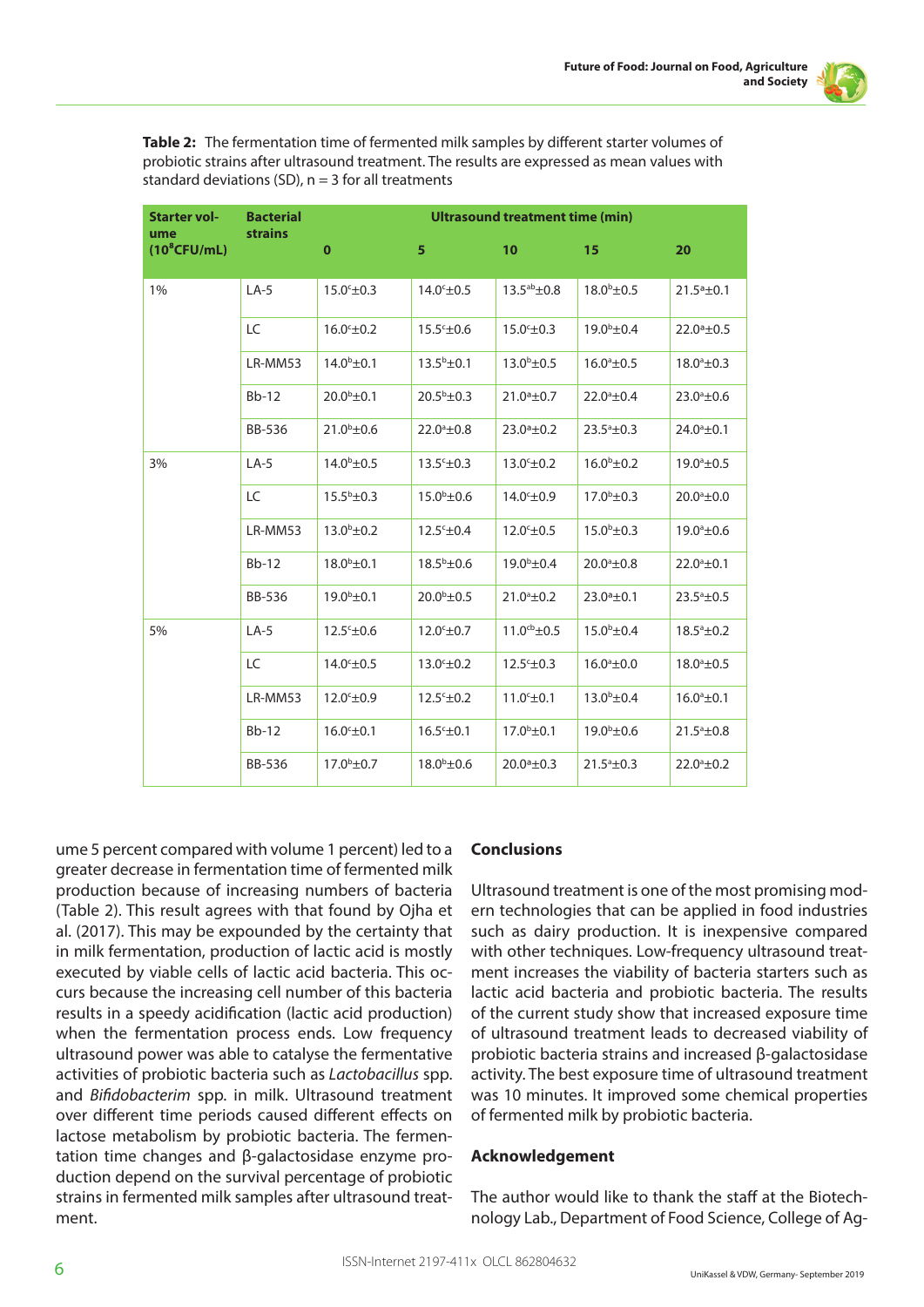

riculture, University of Basrah, and the Ministry of Higher Education and Scientific Research of Iraq. The authors are grateful to anonymous reviewers for their valuable comments on an early version of the manuscript.

# **Conflict of Interests**

The author hereby declares that there are no conflicts of interest.

# **References**

Abbas, S., Hayat, K., Karangwa, E., Bashari, M., & Zhang, X. (2013). An overview of ultrasound-assisted foodgrade nanoemulsions. *Food Engineering Reviews*, 5(3), 139-157.

Al-hilphy, A. R. S., Niamah, A. K., & Al-Temimi, A. B. (2012). Effect of ultrasonic treatment on buffalo milk homogenization and numbers of bacteria. International *Journal of Food Science and Nutrition Engineering*, 2(6), 113-118.

Al-hilphy, A.R., Verma, D.K., Niamah, A. K., Billoria, S., & Srivastar, P. (2016). Principles of ultrasonic technology for treatment of milk and milk products. In M. Meghwal & M. R. Goyal (Eds.), *Food process engineering: Emerging trends in research and their applications* (pp. 178-202). Apple Academic Press.

Al-Manhel, A. J., & Niamah, A. K. (2017). Mannan extract from S*accharomyces* cerevisiae used as prebiotic in bioyogurt production from buffalo milk. *International Food Research Journal*, 24(5), 2259-2264.

Carrillo-Lopez, L. M., Alarcon-Rojo, A. D., Luna-Rodriguez, L., & Reyes-Villagrana, R. (2017). Modification of Food Systems by Ultrasound. *Journal of Food Quality*, 2017. doi:10.1155/2017/5794931

Chau, Y., Suen, W. L. L., Tse, H. Y., & Wong, H. S. (2017). Ultrasound-enhanced penetration through sclera depends on frequency of sonication and size of macromolecules. *European Journal of Pharmaceutical Sciences*, 100, 273-279.

de Lima Alves, L., da Silva, M. S., Flores, D. R. M., Athayde, D. R., Ruviaro, A. R., da Silva Brum, D., Batista, V. S. F., de Oliveira Mello, R., de Menezes, C. R., Campagnol, P. C. B., Wagner, R., Barin, J. S., & Cichoski, A. J. (2018). Effect of ultrasound on the physicochemical and microbiological characteristics of Italian salami. *Food Research International,* 106, 363-373. *doi:10.1016/j.foodres.2017.12.074* 

Dong, Y., Su, H., Jiang, H., Zheng, H., Du, Y., Wu, J., & Li, D. (2017). Experimental study on the influence of low-frequency and low-intensity ultrasound on the permeability of the Mycobacterium smegmatis cytoderm and potentiation with levofloxacin. *Ultrasonics Sonochemistry,* 37, 1-8. *doi:10.1016/j.ultsonch.2016.12.024* 

Elder, S. A. (1959). Cavitation microstreaming. *The Journal of the Acoustical Society of America*, 31(1), 54-64.

Gustaw, W., Kordowska-Wiater, M., & Kozioł, J. (2011). The influence of selected prebiotics on the growth of lactic acid bacteria for bio-yoghurt production. *Acta Sci Pol Technol Aliment.*, 10(4), 455-466.

Kassem, A., Meade, J., McGill, K., Walsh, C., Gibbons, J., Lyng, J., & Whyte, P. (2018). An investigation of high intensity ultrasonication and chemical immersion treatments on Campylobacter jejuni and spoilage bacteria in chicken. *Innovative Food Science & Emerging Technologies,* 45, 298-305.

IPCC. (2007) Climate change 2007: The physical science basis. Working Group I Contribution to the Fourth Assessment Report of the Intergovernmental Panel on Climate Change (IPCC). New York: Cambridge University Press. Retrieved from *https://www.ipcc.ch/report/ar4/ wg1/*

Nguyen, T. M. P., Lee, Y. K., & Zhou, W. (2009). Stimulating fermentative activities of bifidobacteria in milk by high intensity ultrasound. *International dairy journal,* 19(6), 410-416.

Niamah, A. K. (2017). Physicochemical and microbial characteristics of yogurt added with *Saccharomyces boulardii*. *Current Research in Nutrition and Food Science Journal,* 5(3), 300-307.

Niamah, A. K., Al-Sahlany, S. T. G., & Al-Manhel, A. J. (2016). Gum Arabic uses as prebiotic in yogurt production and study effects on physical, chemical properties and survivability of probiotic bacteria during cold storage. *World Applied Sciences Journal,* 34(9), 1190-1196.

Niamah, A. K., Sahi, A. A., & Al-Sharifi, A. S. (2017). Effect of feeding soy milk fermented by probiotic bacteria on some blood criteria and weight of experimental animals. *Probiotics and Antimicrobial Proteins,* 9(3), 284–291.

Ojha, K. S., Granato, D., Rajuria, G., Barba, F. J., Kerry, J. P., & Tiwari, B. K. (2018). Application of chemometrics to assess the influence of ultrasound frequency, *Lactobacillus*